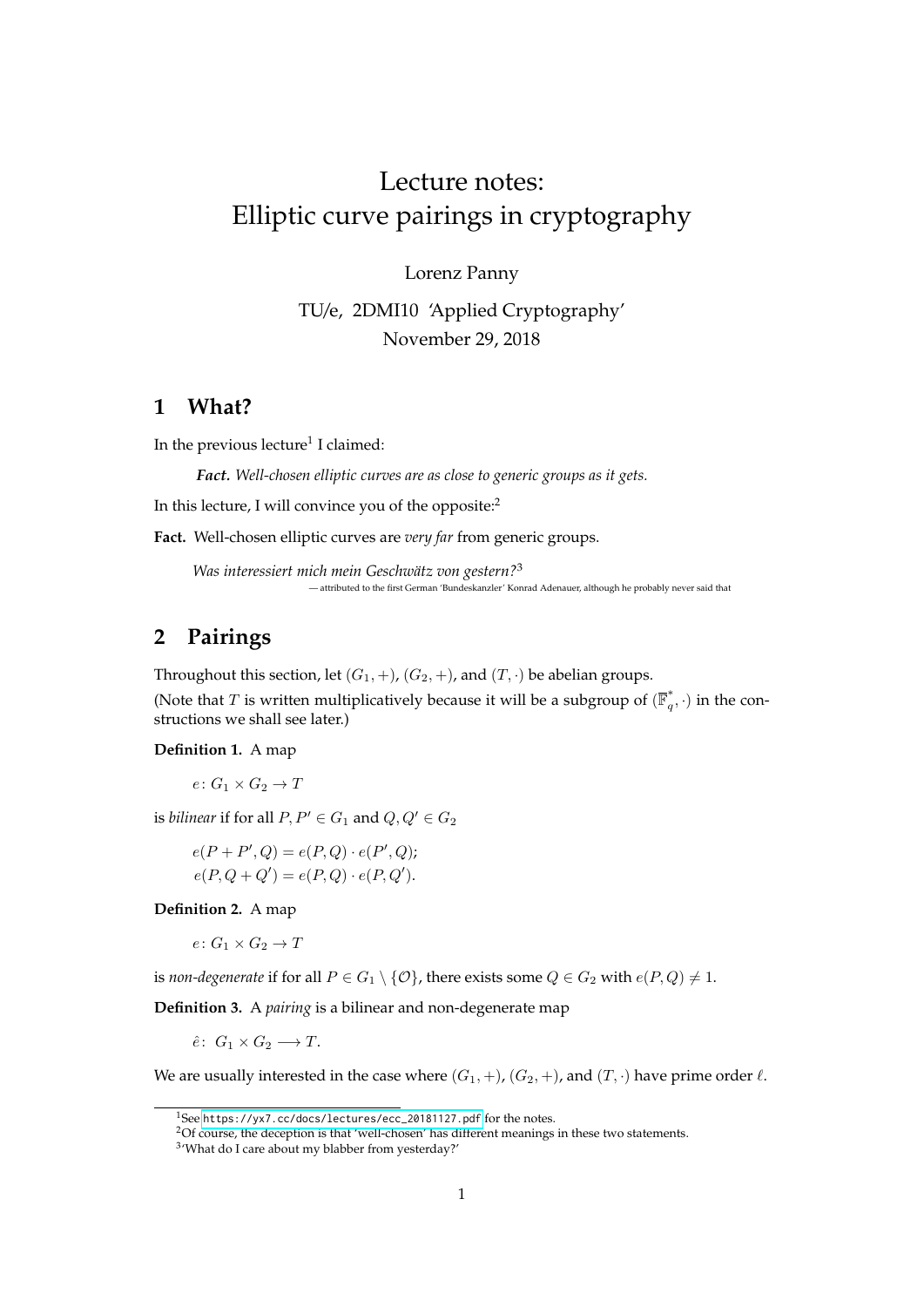**Remark.** When the groups have prime order, the condition of non-degeneracy is equivalent to  $\hat{e} \neq 1$ , i.e., it is enough to find *one* pair  $(P,Q) \in G_1 \times G_2$  which does not map to the identity under the pairing  $\hat{e}$ . (**Exercise** if you're bored: show this.)

**Lemma 1.** For a pairing  $\hat{e}$  as above, all  $(P,Q) \in G_1 \times G_2$ , and all integers  $a, b \in \mathbb{Z}$ ,

$$
\hat{e}(aP, bQ) = e(P, Q)^{ab}.
$$

*Proof.* First take care of the special cases  $a = 0$  and  $b = 0$ , then reduce to positive a and b, then do induction on  $a$  and  $b$ .  $\Box$ 

#### **2.1 Immediate consequences**

In this section, we assume  $G_1 = G_2$  and hence simply write G for these groups. The pairing  $\hat{e}$  thus has the form

$$
\hat{e} \colon G \times G \to T.
$$

We shall now discuss a few immediate consequences of such a pairing.

#### **2.1.1 Transfer attacks**

Let G be a cyclic group of prime order  $\ell$  with an efficient pairing  $\hat{e}: G \times G \to T$  and P a generator of  $G$ . Suppose an attacker faces an instance of the DLP in  $G$  with respect to  $P$ , hence is given  $Q = [x]P \in G$  and wants to find x. Using  $\hat{e}$ , he can proceed as follows:

- 1. Compute  $q = \hat{e}(P, P)$  and  $h = \hat{e}(P, Q)$ . Due to bilinearity, we have  $h = \hat{e}(P,Q) = \hat{e}(P,[x]P) = \hat{e}(P,P)^x = g^x$ .
- 2. Solve DLP in  $T$  to recover  $x$ .

This approach is sometimes much more efficient than trying to solve the DLP in  $G$  directly (e.g., for supersingular elliptic curves, which we shall see later).

#### **2.1.2 The** *decision* **Diffie–Hellman problem**

The security of many cryptographic systems (including Diffie–Hellman key exchange) relies on the hardness of the following problem:

**Reminder.** The *decision Diffie–Hellman Problem* (DDH) in a cyclic group G with generator *P* is, given [x] *P*, [y] *P*, and  $Q \in G$ , to decide whether  $Q = [xy]P$ .

**Lemma 2.** If G admits an efficiently computable pairing, then DDH is easy in G.

*Proof.* Test whether  $\hat{e}([x]P,[y]P) = \hat{e}(P,Q)$ .

Groups in which the *computational* Diffie–Hellman problem (CDH) is hard while DDH is easy are known as '*Gap Diffie–Hellman groups*'.

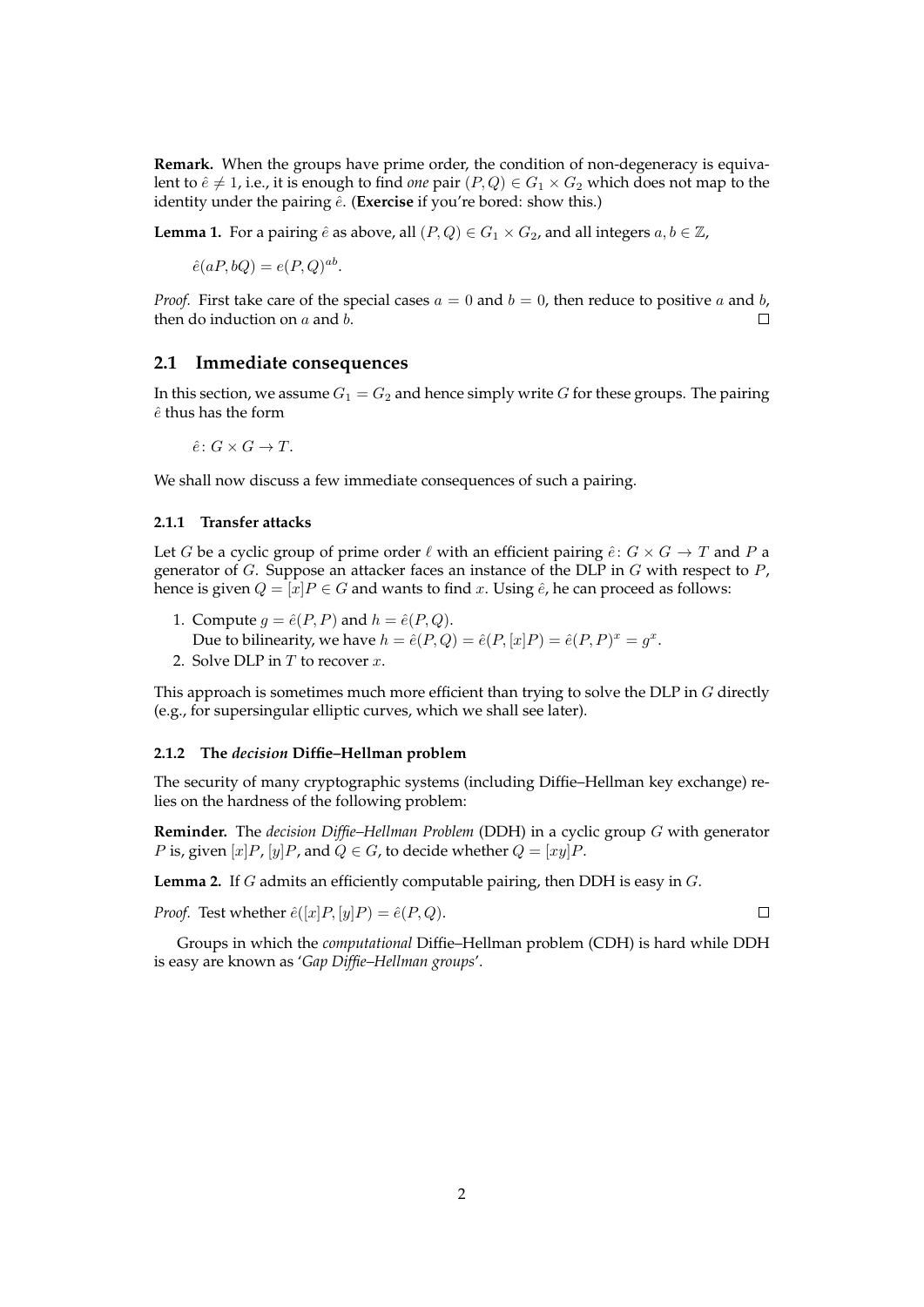#### **2.1.3 Signatures from pairings**

Let *G* be a cyclic group of prime order  $\ell$  and  $P \in G$  a generator.

**Identification from Diffie–Hellman.** If Alice has a key pair  $(x,[x]P)$ , she can prove to anyone that she indeed knows  $x$ , as follows.

Bob picks a random  $y \in \{0, ..., \ell-1\}$ , computes  $S := [y][x]P$ , sends  $[y]P$  to Alice, and waits. Alice computes  $R := [x][y]P$  and sends that to Bob. Bob verifies that  $R = S$ . This clearly works and the security relies on the hardness of CDH.

To turn this into a signature scheme, we need to get rid of Bob and replace him by a message m. A promising idea is to replace [y]P by a hash of m in G. However, of course the signatures should be publicly verifiable, but *nobody knows* y. 4

This is where pairings enter the picture, enabling everyone to verify that Alice's response was correct without actually learning  $y^{.4}$ 

**BLS signatures** [Boneh–Lynn–Shacham '04]**.** We now assume that we have an efficiently computable pairing  $\hat{e}: G \times G \to T$ , and that there exists a cryptographically secure hash function  $H: \{0,1\}^* \to G$ . (There are G for which we can't do this!) We can then make a pairing-based signature scheme as follows:

- Key generation: Alice's private key is a random  $x \in \{0, ..., \ell - 1\}$ . Her public key is  $Q = [x]P$ .
- Signing: Alice hashes her message m and computes her signature  $\sigma = [x]H(m)$ .
- Verification: Bob verifies that  $\hat{e}(\sigma, P) = \hat{e}(Q, H(m)).$

*Correctness.*

$$
\hat{e}(P,\sigma) = \hat{e}(P,[x]H(m)) = \hat{e}(P,H(m))^x = \hat{e}([x]P,H(m)) = \hat{e}(Q,H(m)).
$$

**Remark.** Notice that the reason this works is really only an application of the 'gap' property discussed in the previous section. It does not make any use of the group structure of the target group  $T$  at all!

# **3 Pairings from elliptic curves**

From the very beginnings of pairing-based cryptography up until now, elliptic curves are essentially the only source of practical pairing constructions for cryptographic applications.

#### **3.1 Preliminaries**

We first need to discuss some more properties of elliptic curves.

#### **3.1.1 Rationality**

Consider an elliptic curve  $E$  over a field  $K$ , for example an Edwards curve

$$
E_d: x^2 + y^2 = 1 + dx^2 y^2.
$$

Just like points in K, we can consider points over any finite extension  $L \supseteq K$ , or even over the algebraic closure  $\overline{K}$ : For any extension field L of K, an L-point or L-rational point or *point defined over L* on *E* is a tuple  $(x, y) \in L^2$  that satisfies the curve equation. The set of

<sup>&</sup>lt;sup>4</sup>No pun intended.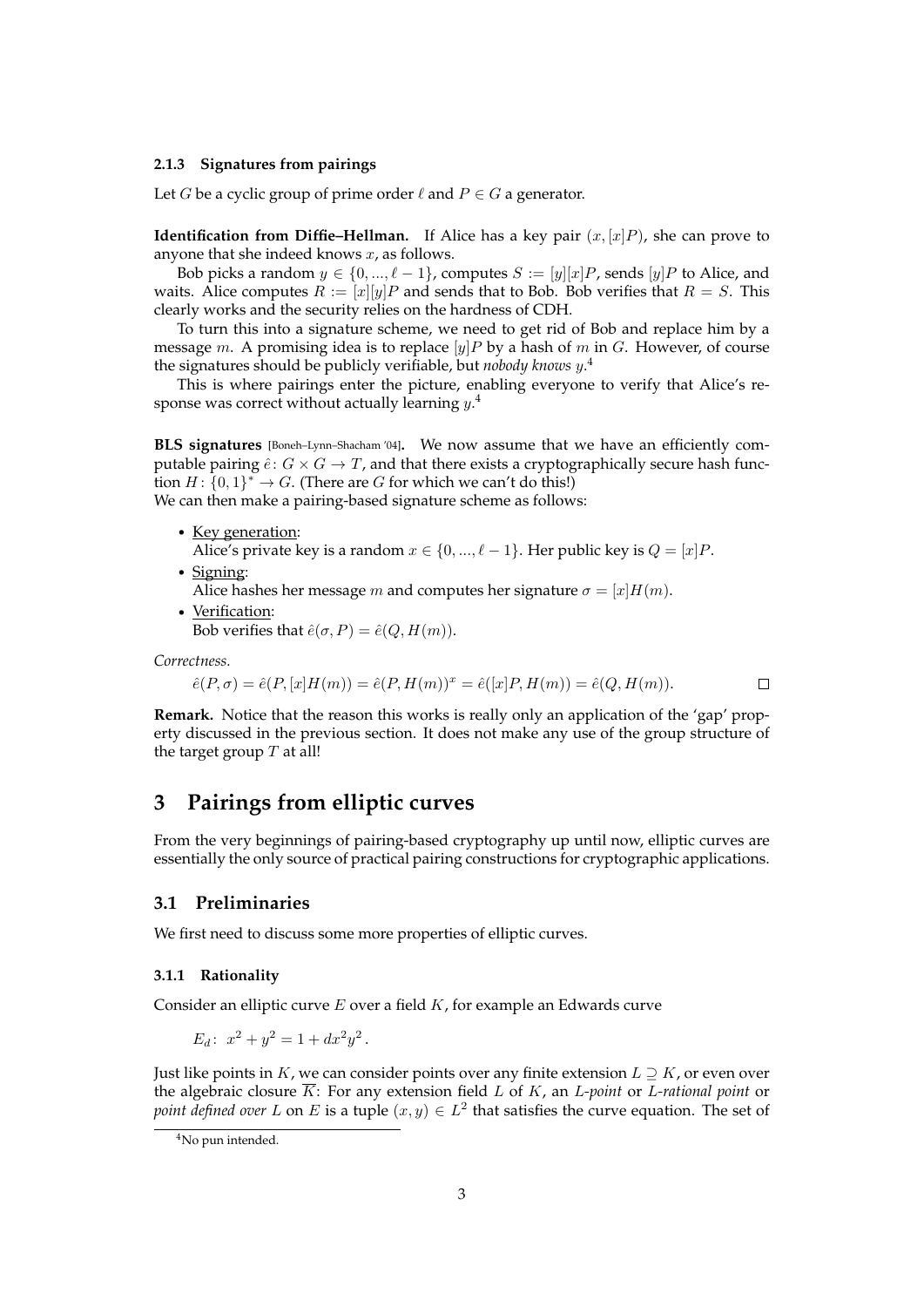*L*-rational points is a group.<sup>5</sup> In the following, we will simply write  $E$  for the set  $E(\overline{K})$  of points over the algebraic closure.

**Reminder.** For a finite field  $\mathbb{F}_q$ , there exists a unique (up to isomorphism) extension field  $\mathbb{F}_{q^k}$  for every integer  $k\geq 1$ . It can be represented as  $\mathbb{F}_q[\hat{Y}]/r(Y)$  for an irreducible polynomial  $r \in \mathbb{F}_q[Y]$  of degree  $k$ : elements of  $\mathbb{F}_{q^k}$  are of the form  $c_0+c_1T+c_2T^2+\cdots+c_{k-1}Y^{k-1}$ with multiplications and inversions modulo  $r(Y)$ .

The algebraic closure  $\overline{\mathbb{F}}_q$  of  $\mathbb{F}_q$  is obtained from  $\mathbb{F}_q$  by imposing that all polynomials have a root (and making one up on the spot if they don't), but is trickier to compute with. We only need  $\overline{\mathbb{F}}_q$  for theoretical considerations.

#### **3.1.2 Torsion subgroups**

**Definition 4.** Let E be an elliptic curve over a field K and  $\ell$  a positive integer. The  $\ell$ -torsion *subgroup* (or just ' $\ell$ -torsion' for short) of E is defined as

$$
E[\ell] = \{ P \in E : [\ell]P = \mathcal{O} \}.
$$

**Theorem 1.** If  $\ell$  is coprime to char K (i.e.,  $\ell \neq 0 \in K$ ), then

$$
E[\ell] \cong \mathbb{Z}/\ell \times \mathbb{Z}/\ell
$$

as abelian groups.

In other words, there exist (non-unique) points  $P, Q \in E(\overline{K})$  such that every point  $R \in E$  with  $[\ell]R = \mathcal{O}$  can be written as  $[\alpha]P + [\beta]Q$  for some  $\alpha, \beta \in \mathbb{Z}$ , and the coefficients  $\alpha$ ,  $\beta$  are unique modulo  $\ell$ .

(In other other words,  $E[\ell]$  is a free  $(\mathbb{Z}/\ell)$ -module of rank 2 and  $\{P, Q\}$  is a basis.)

#### **3.1.3 Functions on elliptic curves**

We can consider *functions* from an elliptic curve E to (the algebraic closure of) its base field. Each such function is a rational expression in the coordinates of the input point. For example: On  $E_d$ :  $x^2 + y^2 = 1 + dx^2y^2$  over a field K,

$$
\phi = \frac{(x-1)(y+1)}{xy}
$$

is a function that takes a point  $(\xi,\eta)\in \overline K^2$  on  $E_d$  to the element  $\frac{(\xi-1)(\eta+1)}{\xi\eta}\in \overline K.$ 

Just like rational functions over  $\mathbb R$  (or any other field), functions on elliptic curves have *zeroes* and *poles*: For example, the function  $\phi$  from above vanishes at  $P_1 = (1, 0)$  and  $P_2 =$  $(0, -1)$  and has poles at  $P_3 = (-1, 0)$  and  $\mathcal{O} = (0, 1)$ .<sup>6,7</sup> As usual, zeroes and poles have multiplicities (for  $\phi$ : all one), which behave additively under multiplication of functions. Hence, for example,  $\phi^3$  has triple zeroes at  $P_1$  and  $P_2$  and triple poles at  $P_3$  and  $\mathcal{O}$ , and  $1/\phi = \frac{xy}{(x-1)(y+1)}$  has single zeroes at  $P_3$  and  $\mathcal O$  and single poles at  $P_1$  and  $P_2$ .

$$
\phi = \frac{(x-1)(y+1)}{xy} = \frac{\left(-\frac{y^2(1-dx^2)}{x+1}\right)(y+1)}{xy} = \frac{-y^2(1-dx^2)(y+1)}{(x+1)xy} = \frac{-y(1-dx^2)(y+1)}{(x+1)x}
$$

shows that  $\phi((1,0)) = 0$ , and a similar calculation works for  $\phi((0,-1)) = 0$ .

<sup>5</sup>One can prove that any single addition formula for an elliptic curve must have exceptional points *over the algebraic closure*. The nice property of Edwards curves that the addition law works for all points defined over the base field of the curve thus does not carry over to extension fields, and one (unfortunately) needs to make case distinctions when adding arbitrary points.

<sup>&</sup>lt;sup>6</sup>There are quite a few technical complications under the rug: For instance, the given formula for  $\phi$  does not make sense at  $(1, 0)$  and  $(0, -1)$ , as both numerator and denominator vanish at that point. The theory of algebraic curves dictates that one has to look at the behaviour in the *local ring* of the curve at the point under consideration, which in practice means rewriting the expression for  $\phi$  using the curve equation until only one of numerator and denominator vanishes:

<sup>&</sup>lt;sup>7</sup>Fun fact for people who know what it means: This shows that  $(P_1) + (P_2) - (P_3) - (O)$  is a *principal divisor* on  $E_d$ , which translates to the relation  $P_1 \oplus P_2 = P_3$  in the elliptic curve group.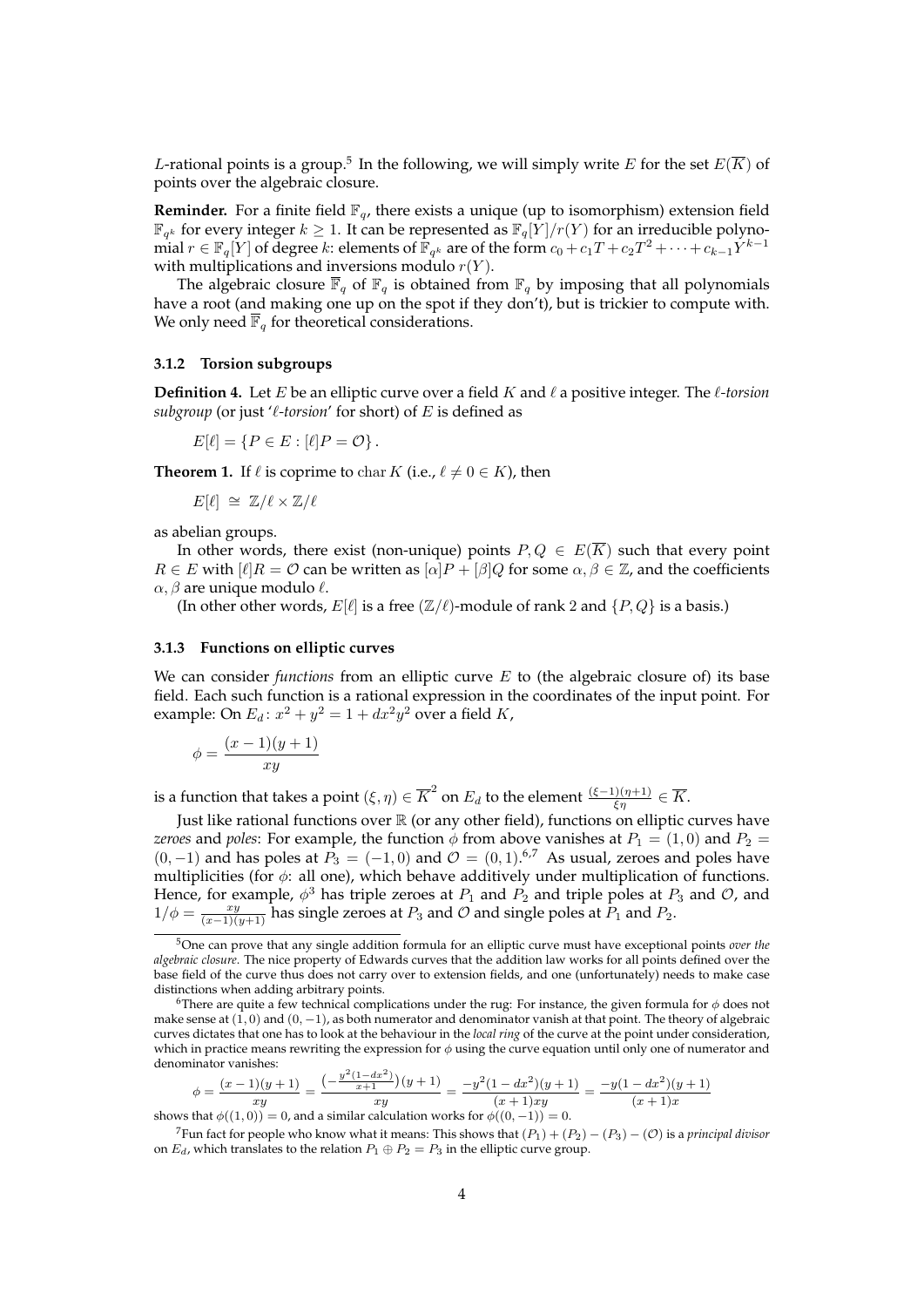**Fact.** For a function  $\phi$  on an elliptic curve E, the sum of all zeroes and the sum of all poles are equal in the group of points on the elliptic curve.

More precisely, if  $\phi$  vanishes at  $P_1, ..., P_n \in E$  with multiplicities  $x_1, ..., x_n \in \mathbb{N}$  and has poles at  $Q_1, ..., Q_m \in E$  with multiplicities  $y_1, ..., y_m \in \mathbb{N}$ , then

<span id="page-4-0"></span>
$$
[x_1]P_1 \oplus \cdots \oplus [x_n]P_n = [y_1]Q_1 \oplus \cdots \oplus [y_m]Q_m.
$$
\n
$$
(1)
$$

A converse is also true: If  $x_1 + \cdots + x_n = y_1 + \cdots + y_m$  holds in addition to [\(1\)](#page-4-0), then there exists a function on  $E$  with that prescribed set of zeroes and poles.

(Fun fact: From a rather general and perhaps abstract perspective, this is really the *definition* of the group law on E.)

## **3.2 The Weil pairing**

We will now discuss the historically most significant example of a pairing on elliptic curves. Hence, fix an elliptic curve  $E$  over a field  $K$  and let  $\ell$  be a prime not equal to  $\mathrm{char}\, K.{}^{8}$ 

Let  $\mu_\ell$  denote the group of  $\ell^{\text{th}}$  roots of unity of  $\overline{K}$ , i.e.,  $\mu_\ell = \{a \in \overline{K} : a^\ell = 1\}$  with the usual multiplication. (Hence  $(\mu_{\ell}, \cdot) \cong (\mathbb{Z}/\ell, +)$  as groups.)

**Theorem 2.** There exists a (bilinear, non-degenerate) pairing

$$
e_{\ell}: E[\ell] \times E[\ell] \longrightarrow \mu_{\ell},
$$

the *Weil pairing*.

It can be defined as follows: For any point  $P \in E[\ell]$ , let  $f_P$  denote a function on E which vanishes at  $P$  with multiplicity  $\ell$  and has an  $\ell$ -fold pole at  $\mathcal{O}.^9$  Then  $e_\ell(P, Q)$  is defined as

$$
e_{\ell}(P,Q) = \frac{f_P(Q+S)/f_P(S)}{f_Q(P-S)/f_Q(-S)},
$$

where  $S \in E$  is an arbitrary point outside the subgroup generated by P and Q.

*Proof.* Not extremely hard, but a bit too complicated for the time we have. The proof makes use of 'divisors' and a result called 'Weil reciprocity'.  $\Box$ 

The Weil pairing is closely related to the *determinant pairing*: Fixing a basis {P, Q} of  $E[\ell] \cong \mathbb{Z}/\ell \times \mathbb{Z}/\ell$ , we can define the map

$$
\det_{\ell}: \qquad E[\ell] \times E[\ell] \qquad \longrightarrow \qquad (\mathbb{Z}/\ell, +)
$$

$$
[\alpha]P + [\beta]Q, [\gamma]P + [\delta]Q \qquad \longrightarrow \det\begin{pmatrix} \alpha & \gamma \\ \beta & \delta \end{pmatrix} = \alpha\delta - \beta\gamma
$$

which is bilinear and non-degenerate.

**Lemma 3.** There exists a 'primitive  $\ell^{\text{th}}$  root of unity', or in other words, a generator  $\zeta \in \mu_{\ell}$ such that for all  $P, Q \in E[\ell],$ 

$$
e_{\ell}(P,Q) = \zeta^{\det_{\ell}(P,Q)}.
$$

Although conceptually interesting, this characterization of the Weil pairing is not helpful for computations: Finding  $\alpha, \beta \in \mathbb{Z}$  such that  $[\alpha]P + [\beta]Q = R$  for a given point  $R \in E[\ell]$ requires solving a two-dimensional DLP, which is certainly not easier than the normal DLP itself. The intrinsic definition using functions on the curve is much better in this respect, giving rise to a polynomial-time algorithm for evaluating the Weil pairing.

<sup>&</sup>lt;sup>8</sup>The assumption that  $\ell$  is prime is too restrictive — just  $\ell \neq 0 \in K$  is sufficient for most of the following.

<sup>&</sup>lt;sup>9</sup>The theory guarantees that  $f_P$  always exists, and it is in not hard in practice to find such a function explicitly. One problem one may encounter is that  $f_P$  has size exponential in log  $\ell$ , but fortunately there is a way around this issue when computing pairings.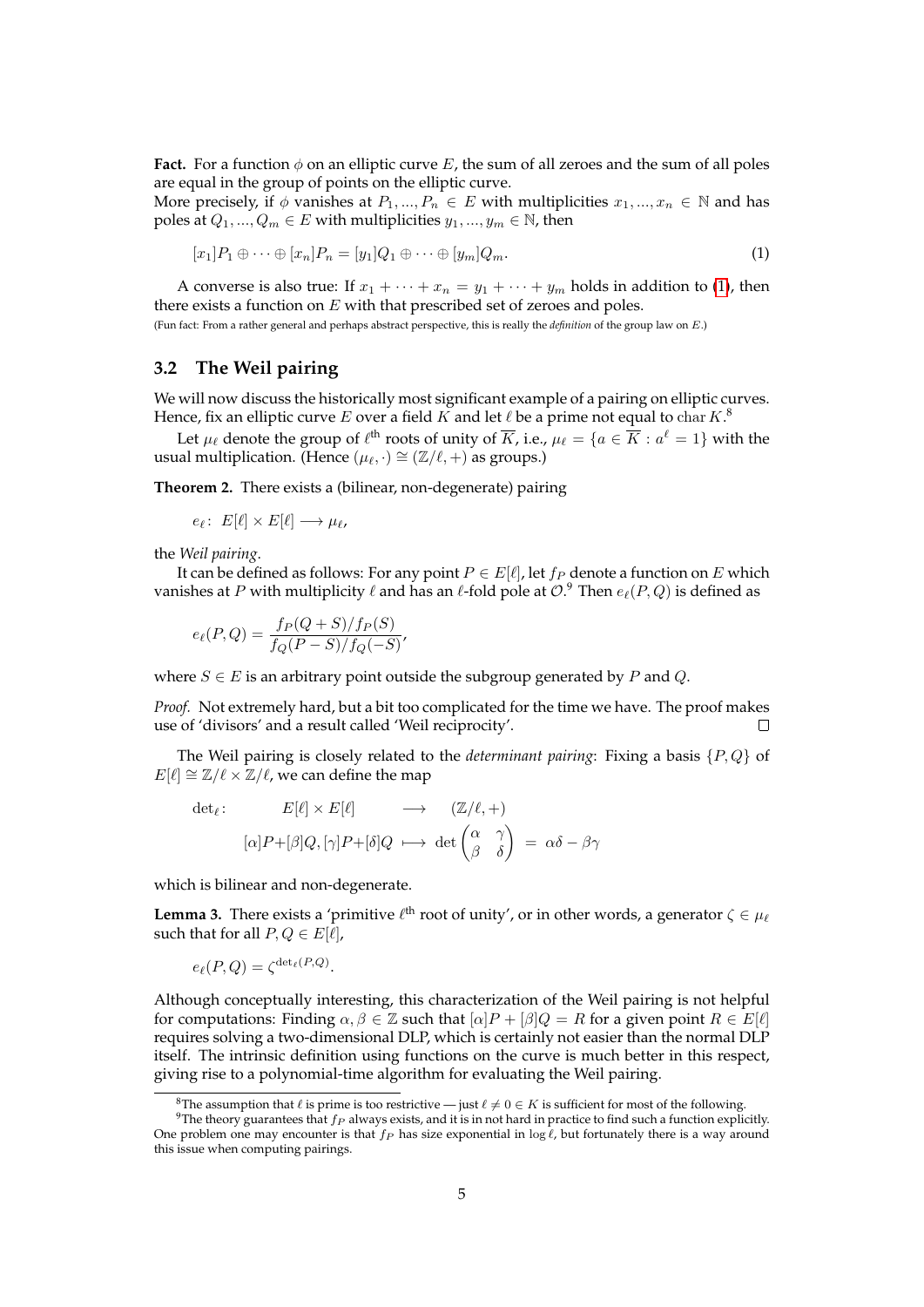**Remark.** There exists a simpler pairing, the *Tate pairing*, which requires computing only two  $f_P$  instead of four as in the Weil pairing above. In practice, essentially all systems use the Tate pairing, but for now we will stick with the Weil pairing for conceptual simplicity and mathematical beauty. Keep in mind that most of the following applies to the Tate pairing in the same way.

### **3.3 Restricting to cyclic groups**

To make a pairing  $\hat{e}: G \times G \to \mu_{\ell}$  on a *cyclic* group G of order  $\ell$ , we need to restrict the inputs of the Weil pairing. However, simply taking the same subgroup  $\langle P \rangle$  for both inputs yields a degenerate pairing, as the determinant pairing of two linearly dependent vectors is always zero.

Hence one makes use of a basis  $\{P, Q\}$  of  $E[\ell]$  such that there exists an efficiently computable isomorphism

$$
\tau\colon \left\longrightarrow \left;\ P\longmapsto Q.
$$

Maps like  $\tau$  are known as *distortion maps*. We will soon see how to construct a curve E with a distortion map.

The *modified Weil pairing*

$$
\hat{e} \colon \langle P \rangle \times \langle P \rangle \to \mu_{\ell}
$$

is then defined by

$$
\hat{e}(R,S) = e_{\ell}(R,\tau(S)).
$$

It is non-degenerate:  $\hat e(P,P) = e_{\ell}(P,Q) = \zeta^{1\cdot 1 - 0\cdot 0} = \zeta \neq 1.$ 

## **3.4 Types of pairings**

The fact that one needs an efficiently computable homomorphism in the previous section to make a cryptographic pairing from the Weil pairing has prompted the cryptographic community [Galbraith–Paterson–Smart '06] to classify cryptographic pairings  $\hat{e}: G_1 \times G_2 \to T$  into (roughly) three 'types':

- **T1**:  $G_1 = G_2$ .
- **T2**:  $G_1 \neq G_2$  but there is an efficiently computable homomorphism  $G_2 \rightarrow G_1$ .
- **T3**:  $G_1 \neq G_2$  and there are no efficient homomorphisms between  $G_1$  and  $G_2$ .

Note that this list is implicitly intersection-free: A 'type-2' pairing for which there also exists an efficient homomorphism  $G_1 \rightarrow G_2$  is simply considered a type-1 pairing by identifying  $G_1$  and  $G_2$  through the homomorphisms going in both directions.

These distinctions are sometimes important for applications in constructions, since apparently theoretical cryptographers in the past have occasionally assumed the existence of pairings with all kinds of properties that nobody knew how to construct.

### **3.5 The embedding degree**

For computational purposes, we need to know which field our objects of interest are defined over.

Note that  $\mu_{\ell}$  usually lies in a very large extension: It contains all roots of the degree- $\ell$ polynomial  $U^{\ell} - 1 \in \mathbb{F}_q[U]$ , which means one generally cannot expect the roots to lie in  $\mathbf{a} \mathbb{F}_{q^k}$  with k significantly smaller than  $\ell$ . Since elements of  $\mathbb{F}_{q^k}$  have size linear in k and arithmetic takes time exponential in  $\log k$ , we must make sure that k is small.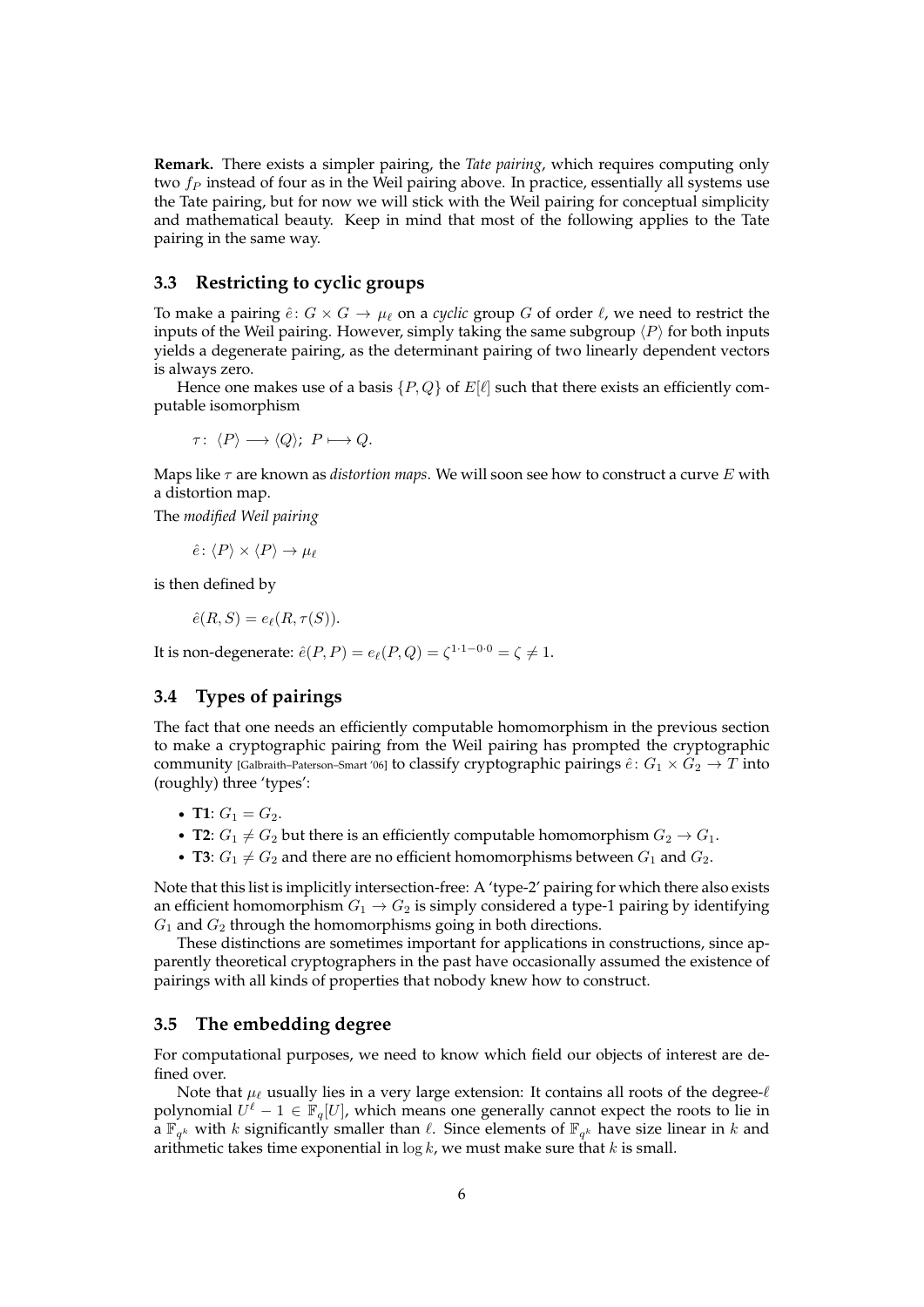**Definition 5.** The *embedding degree* of a cyclic group of size  $\ell$  is the smallest positive integer k such that the  $\ell^{\text{th}}$  roots of unity in  $\overline{\mathbb{F}}_q$  lie in  $\mathbb{F}_{q^k}$ , in other words,  $\mu_\ell \subseteq \mathbb{F}_{q^k}^*$ .

Equivalently,  $k$  is minimal with  $\ell \mid q^k-1.$ 

**Remark.** Since all values of  $\hat{e}$  come from the coordinates of the input points in some way, this shows that the input groups of the pairing must as well be defined (at least) over  $\mathbb{F}_{q^k}$ . Hence we are now doing elliptic-curve arithmetic over fields of several thousand bits, which makes everything comparably slow.

(For comparison: 'Normal' ECC on 'well-chosen' curves requires only  $\approx 256$  bits.)

#### **3.6 Example: A supersingular curve**

Let  $p = 4\ell - 1$  be a prime such that  $\ell$  is also prime and consider the elliptic curve  $E : y^2 =$  $x^3 + x$  defined over  $\mathbb{F}_p$ . For reasons, this implies that  $\#E(\mathbb{F}_p) = p + 1$ , which means that  $\#E(\mathbb{F}_p)$  has a cyclic subgroup  $G = \langle P \rangle$  of size  $\ell = (p + 1)/4$ .

The embedding degree of G with respect to  $\mathbb{F}_p$  is the smallest positive integer k such that  $\ell | p^k - 1$ , hence  $k = 2$  since  $\ell | p - 1 = 4\ell - 2$  but

 $p^{2} - 1 = (p - 1)(p + 1) = (p - 1)4\ell.$ 

Moreover, the 'distortion map'

$$
\tau\colon\ (x,y)\ \longmapsto\ (-x,\sqrt{-1}\cdot y)
$$

is a group homomorphism, hence maps P to another  $\ell$ -torsion point  $Q := \tau(P)$ . This point must be linearly independent from P as  $Q \notin E(\mathbb{F}_p) \supseteq \langle P \rangle$ . Hence  $\{P, Q\}$  is a basis of  $E[\ell]$ . Therefore, we get a non-degenerate pairing from G to  $\mu_{\ell} \subseteq \mathbb{F}_{p^2}^*$  as explained before:

$$
\hat{e}(R, S) = e_{\ell}(R, \tau(S)) \in \mathbb{F}_{p^2}^*.
$$

#### **3.7 Miller's algorithm**

The definition of the Weil (and Tate) pairing makes use of functions  $f_P$  which have an  $\ell$ -fold zero at P and an  $\ell$ -fold pole at  $\mathcal O$ . Clearly such a function must be made up of polynomials of degree about  $\ell$ , which means the size of  $f_P$  is exponential in log  $\ell$ . This makes computating  $f_P$  with cryptographically-sized  $\ell$  impossible!

However, there is hope: Note that to compute pairings, we do not really need the rational-function expression for  $f_P$ , but only its value at another point  $Q$ . Moreover, note that for two functions  $g, h$ , we have the trivial fact

$$
(g \cdot h)(Q) = g(Q) \cdot h(Q).
$$

Hence if we can decompose  $f_P$  into a product with few distinct factors, then computing  $f_P(Q)$  is easy by applying the 'trivial fact' above to the decomposed product.

**Naïve idea**: Decompose  $f_P$  as  $g_{m-1}^{b_{m-1}}\cdots g_0^{b_0}$ , where  $\ell=\prod_{i=0}^{m-1}b_i2^i$ , and each  $g_i$  is a function with a  $2^{i}$ -fold zero resp. pole at P resp.  $\mathcal{O}$ . By the multiplicativity property of zeroes and poles, we are done? **No**: There simply *is no* function on E with, e.g., a single zero resp. pole at P resp. O: Recall that this can only exist if the set of zeroes and poles sum to the same point, which here would imply  $P = \mathcal{O}$ .

Miller ('86) found a good decomposition:

**Lemma 4.** For any  $R, S \in E$ , there exists an (easily computable) function  $g_{R,S}$  on E which has a single zero at R and S, and a single pole at  $R + S$  and  $O$ .